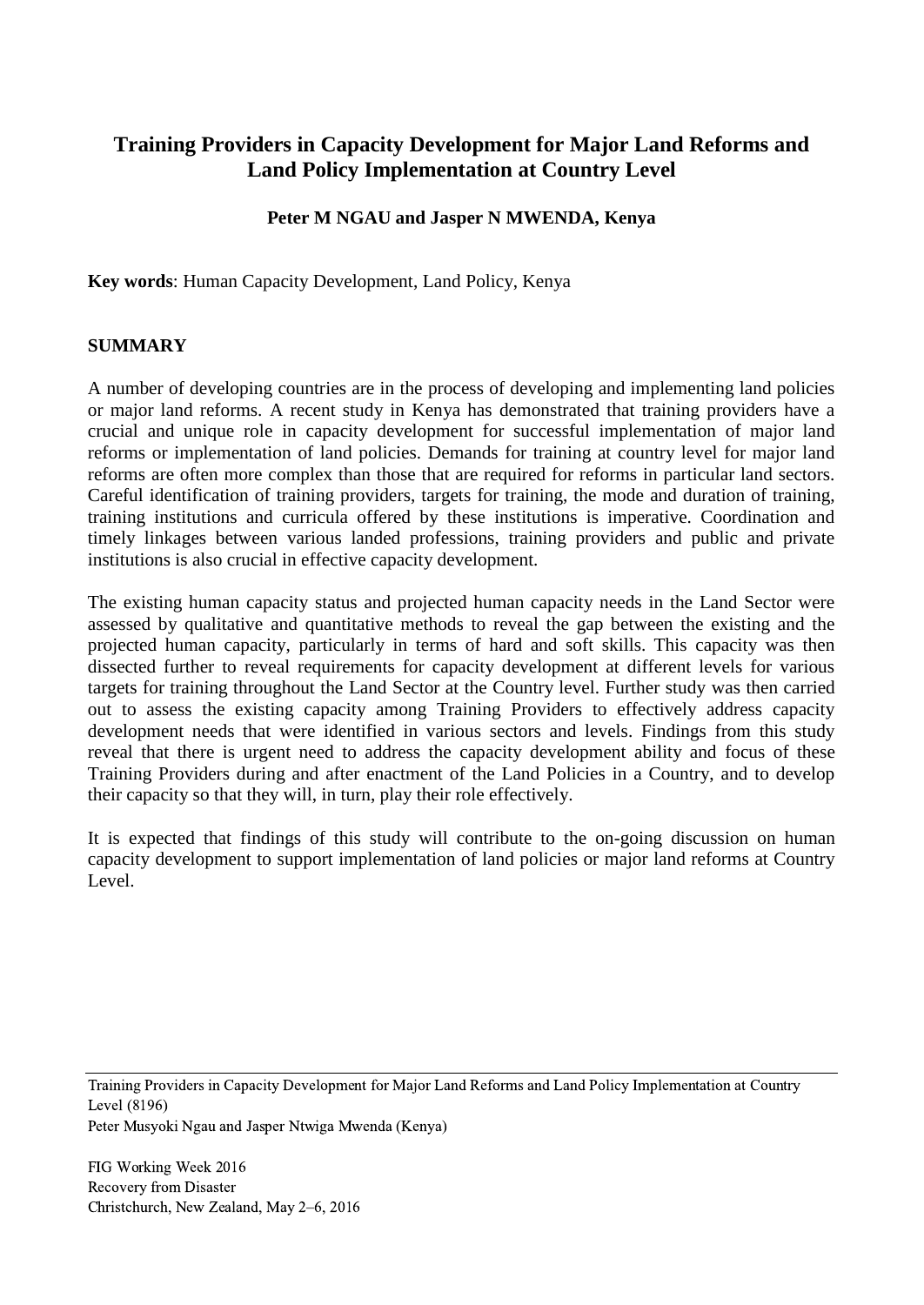# **Training Providers in Capacity Development for Major Land Reforms and Land Policy Implementation at Country Level**

## **Peter M NGAU and Jasper N MWENDA, Kenya**

### **1. INTRODUCTION**

In many developing countries underutilization, misuse, unclear tenure and inequitable access to land often result in impediment to growth. Land reforms seek to address such challenges to create conducive environment for protection of property rights, to facilitate equitable access to land for all, and encourage land based investment (Enemark and Ahene, 2002). However, lack of adequate and competent human resource capacity to undertake the necessary reforms can be a key barrier for implementation of any new land reforms and land policies (Nzioki et al, 2009). Indeed, histories of land reform show that capacity building of the human resource is normally neglected or forgotten before and after the action begins (McAuslan, 1998; Mattingly, 1989; Nsamba-Gayiiya, 1999). It is noteworthy that during the past few years, there has been growing interest and discussion to address human capacity development to aid land reforms at country level (Haile et Al., 2013; de Vries and Groenendijk, 2015).

The matter of human capacity development to aid implementation of land policy and major land reforms in Africa is very urgent because less than 10% rural land on the Continent is undocumented (Byamugisha, 2013). In some countries where land documentation has taken place for a number of decades (such as Kenya and Uganda), the process has been slow and has faced challenges such as inequitable access; unregistered land rights and land transactions; underutilization of land; lack of transparency in land dealings.

Capacity development in land management is not only a question of establishing a sufficient technological level or sufficient economic resources, but also a question of understanding the interdisciplinary and cross-sectoral nature of land administration systems, and understanding the need for human resource development in this area (Enemark and Ahene, 2002). Capacity development entails building sound institutions and good governance in the multidisciplinary area of land management. Human capacity development in land entails addressing of soft (generic) skills, hard (technical) skills and full ownership of the process by individuals, organizations and societies whose capacities are being developed (Zevenbergen, 2013). Haile et al (2013) mentions that another dimension of human capacity development thinking visualizes the operational space spatially (local, country, regional and continental). The capacity to build capacities (represented by the "providers of knowledge, skills and attitudes") must be sustained over the time it takes: not only to install new capacities in the process, but also to maintain the capacities that are needed as individual actors leave the process and need replacement. Ultimately human capacity development should enable the society to achieve its desired development goals.

Training Providers in Capacity Development for Major Land Reforms and Land Policy Implementation at Country Level (8196)

Peter Musyoki Ngau and Jasper Ntwiga Mwenda (Kenya)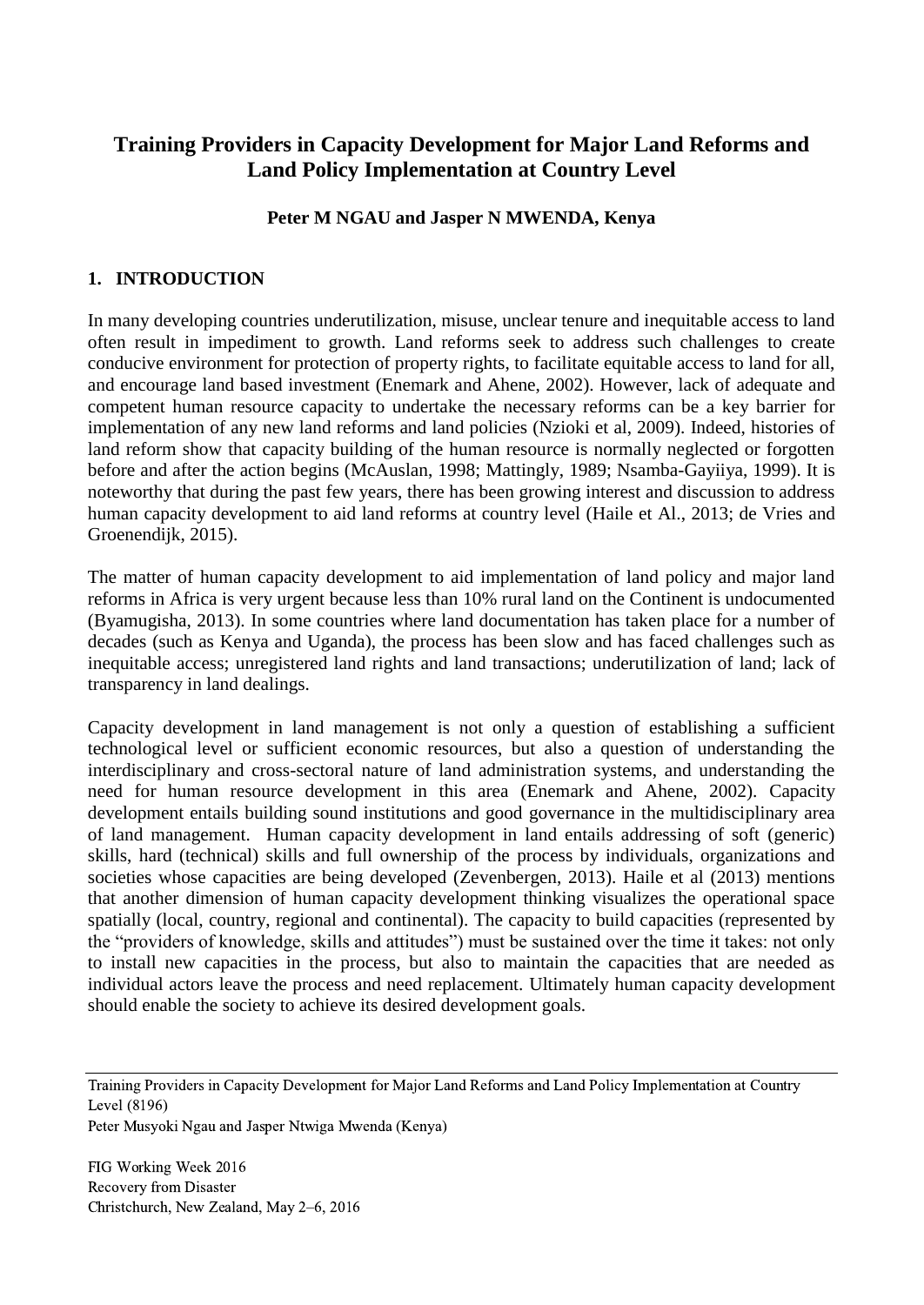After considering human capacity development studies to implement land policy in Kenya, Mozambique and Uganda in recent years, de Vries and Groenendijk (2015) identify three distinctive capacity development stages as scoping of assessment and mobilization of resources; implementation of assessment, including choice of indicators and methods of data collection; and presenting and dissemination of results

# **2. TRAINING CYCLE AND FOCUS IN HUMAN CAPACITY DEVELOPMENT**

### **2.1 Good Practice Training Cycle**

A key concern in the study was to prepare and validate a robust methodology for human capacity needs assessment, leading to design of training programs, resource mobilization, approaches for training delivery and monitoring and evaluation. The methodology consists of a systems approach linking human capacity needs assessment with design of training program, resource mobilization and training delivery along with continuous evaluation and feedback mechanism. The methodology has since been refined and more details added as shown in Figure 1:

## **Figure 1: Good Practice Training Cycle**



Source (Zevenbergen, 2013; Haile et al, 2013)

### **2.2 Breadth and depth of knowledge required for capacity development in land**

In a discussion of breadth and knowledge of reforms (consequently the capacity development focus for different segments of demanders of training) P. F. Dale (2000) classifies the demanders into four groups. Group A consists of politicians and the general public including land owners and occupiers. These are consulted about their needs and possible solutions in public participation forums. Support by this group is crucial to long-term sustainability of land reforms. Group B consists of senior managers, concerned with strategic planning, who are involved in the operations or consequences of the operations of the land management system: these include senior professionals, senior lawyers, bankers and investors. Group C consists of middle managers and administrators. They oversee work

Training Providers in Capacity Development for Major Land Reforms and Land Policy Implementation at Country Level (8196)

Peter Musyoki Ngau and Jasper Ntwiga Mwenda (Kenya)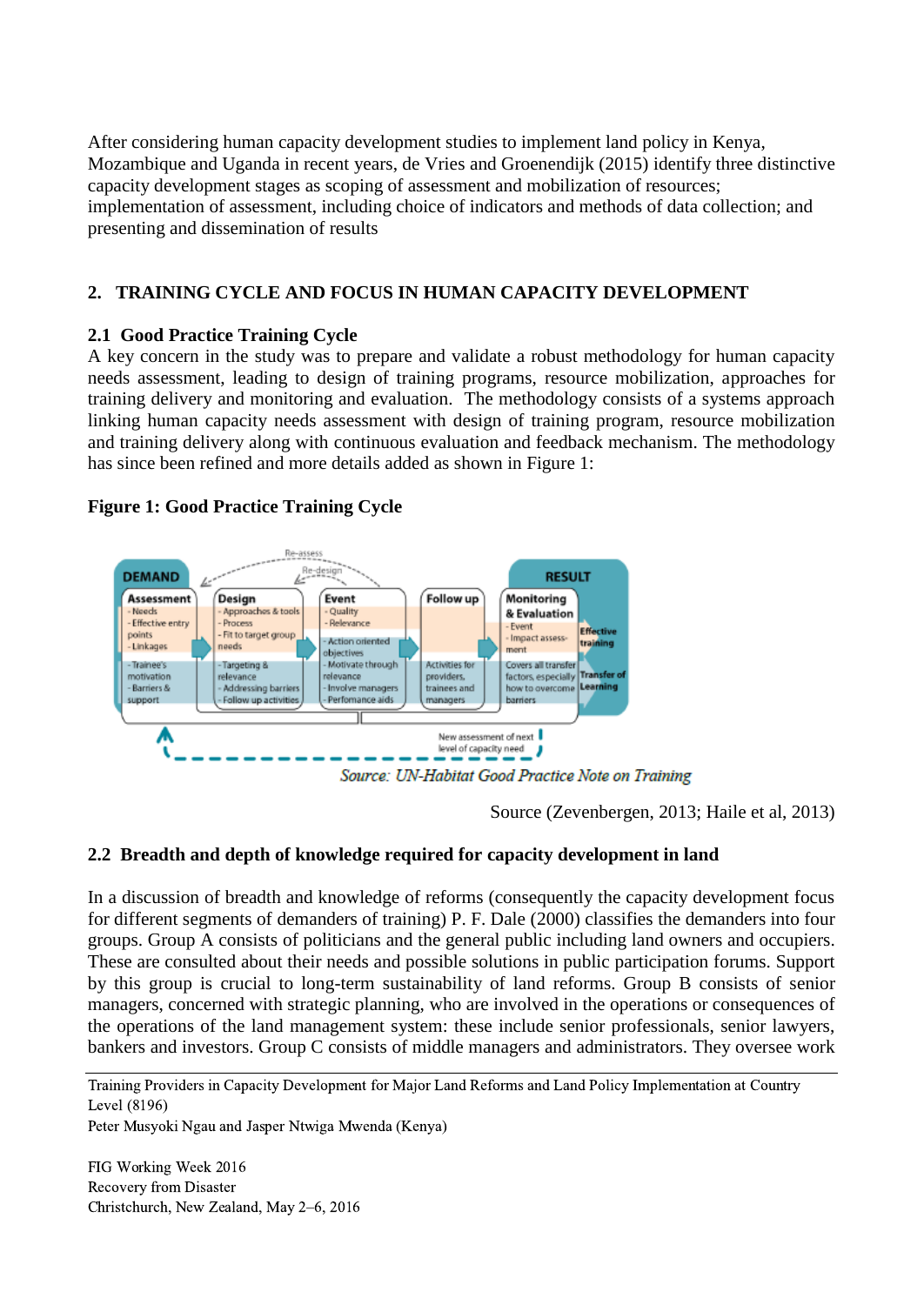of the office and field staff and ensure that resources are available, monitor quality of the work and resolve disputes and uncertainties. Group D may consist of professionals, technicians and others who come into contact with the public. Though they have specialist skills, they need to understand the environment in which they are operating.





(Source: Adapted from Dale (2000))

### **2.3 Forms of training**

Often whether envisioned, planned, or actually implemented, training for land administration and reform takes conventional forms, depending most often on lectures, seminars and manuals and less often on learning visits by groups and individual secondments. More general knowledge of training and learning recognizes a great variety of modes of delivery in addition to these, including demonstration, simulations, role-playing, audio-visual techniques, use of case studies, behaviour modelling, apprenticeships, self-directed learning, and on-the-job training.

# **3. THE HUMAN CAPACITY DEVELOPMENT STUDY IN KENYA**

### **3.1 Background**

A study was undertaken in Kenya assess human capacity development needs required to implement the new land policy (of 2009) and develop a human capacity development (training) program within the new 2010 Constitution dispensation. The output was to clearly identify target groups, required competencies, training providers, types of training and accreditation, cost of training programs and

Training Providers in Capacity Development for Major Land Reforms and Land Policy Implementation at Country Level (8196)

Peter Musyoki Ngau and Jasper Ntwiga Mwenda (Kenya)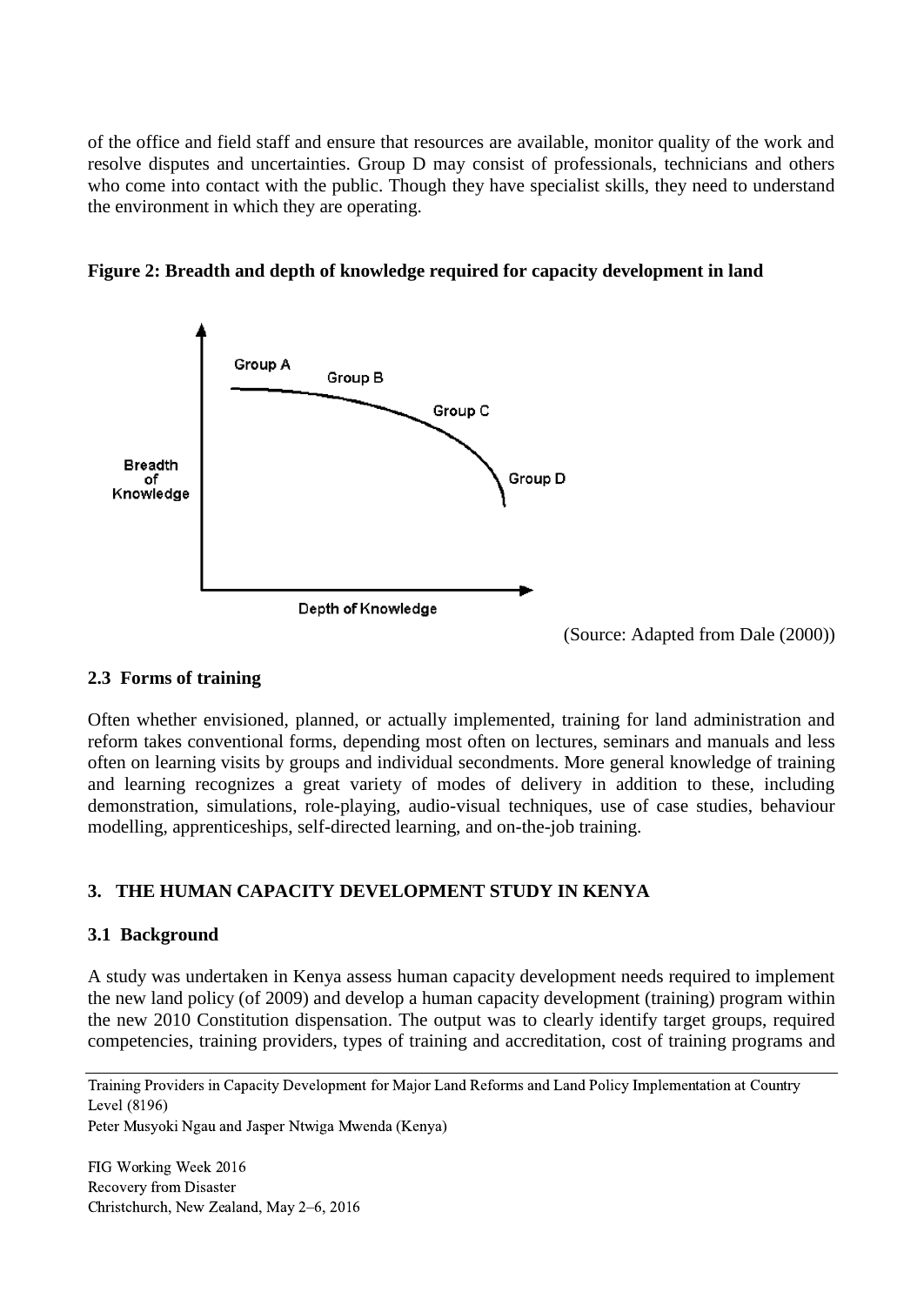other related issues. In the course of the study, a number of workshops were held and feedback from stakeholders considered and incorporated to improve the content of the reports. A comprehensive analysis of roles in the land sector to identify capacity that is required at various organs and levels of the state and non-state actors training needs was carried out.

Individual interviews and focus group discussions at the district (now county) and national level were used to obtain data/information at four levels of training needs assessment (system, organizational, occupational and individual). Heads of Departments in the Ministry of Lands were interviewed to probe their assessment of capacity needs and projections for the future. Interviews in training institutions were conducted to assess the basis for new curriculum reforms and cost of training. Interviews were conducted with private sector, civil society organizations and professional bodies on capacity and challenges facing them. The overall approach employed a systems methodology linking human capacity needs assessment with design of a training program, resource mobilization and training delivery along with continuous evaluation and feedback mechanism. Data was collected from relevant state institutions (Ministry of Lands Headquarters and sixteen (16) representative counties), other state and quasi-state institutions, from non-state institutions, private sector, nongovernmental organizations, and professional associations, and training institutions.

The study utilized three lines of inquiry, comprising of a demand side analysis, a supply side analysis, and cost analysis. The demand side analysis addressed the issue of key personnel and necessary core competencies for implementation of the land policy within the new institutional setup. The supply side investigation focussed on identification of training that is currently offered in Kenya and characterization of that training. Finally, the cost analysis involved costing the requirements of meeting the demand, identifying possible sources of funding, and analyzing scenarios.

### **3.2 Framework used in the analysis of training**

The framework for analysis was based on five key principles for training:

- That training is understood as a process of effecting change in behaviour, providing the necessary skills, knowledge and attitude;
- That training is most effective if it allows trainees to take some responsibility for learning;
- That training needs are the shortfalls in performance that require to be supplied by systematic instruction: *P-DK=TN*; where P is what and how the employee should perform, DK is what the employee already knows and does, and TN are the training needs.
- That training needs should be informed by both current performance gaps as well as future needs (the new roles and functions) that might arise from the new policy and accompanying institutions.
- That an adequate sustainable enabling environment for capacity development is essential to motivating and applying training. The engagement and commitment of at least the major stakeholders means a strong enabling environment for both the acquisition and the application of knowledge, skills and attitudes

Peter Musyoki Ngau and Jasper Ntwiga Mwenda (Kenya)

Training Providers in Capacity Development for Major Land Reforms and Land Policy Implementation at Country Level (8196)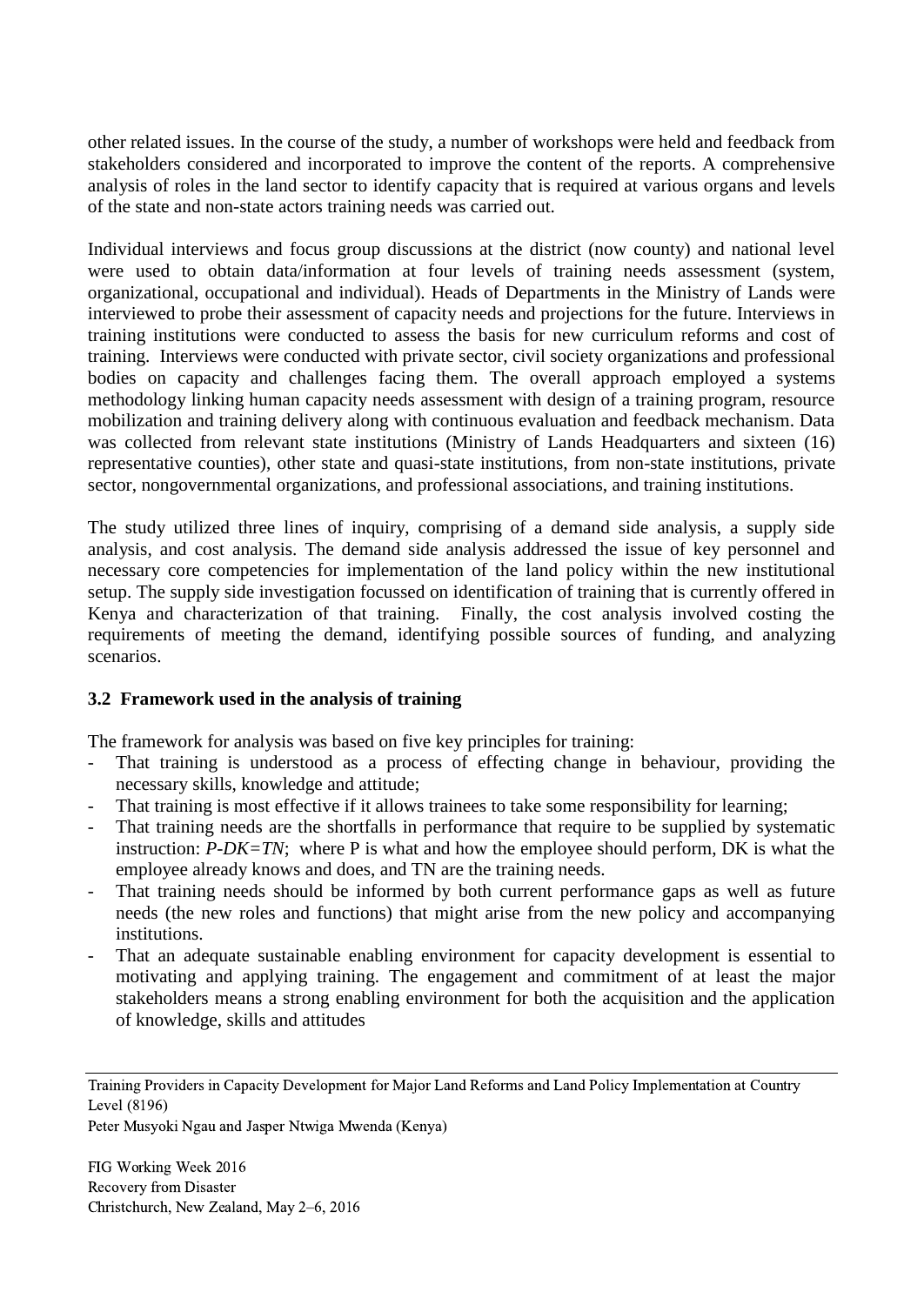#### **3.3 Capacity gaps that were identified**

The study identified capacity gaps for various target groups for capacity development and stakeholders at all possible levels within the Land Sector in Kenya. The first level of capacity gaps are cross-cutting and include: customer care, integrity and attitude change, deficiency in relevant computer skills, awareness of rights for minority and women, understanding of new land policies, knowledge of environmental sustainability, and management of public participation and consultation. The next set of capacity gaps are in Land Administration, Valuation and Registration; the third set of capacity gaps are in provision of surveying services; the fourth set of capacity gaps are in physical planning; the fifth set of capacity gaps are in land adjudication and settlement and the fifth set of capacity gaps highlighted are in administrative support services. Capacity gaps in the civil society and private firms were also highlighted: skills in advocacy, networking, negotiation, and understanding of new polices.

### **3.4 Targets of training**

Targets for training commonly extend beyond those who supply land administration and reforms to the demand: the people using land and NGOs and CBOs representing them. For this study the targets of training were identified thus:

- Officers in the public sector. These include officers from the Ministry of Lands (main state institution with mandate for land administration and management). Other state institutions include Local Authorities, Ministries that deal with Forest and Wildlife, Environment, Agriculture, Transport, Works and Water. This category also includes Professional Registration Boards and Grassroots Quasi-State Boards and Committees
- Non-State actors comprising of the private sector, professional organizations, community based organizations as well as non-governmental organizations, Civil society and the media
- General public

### **3.5 Training providers**

In the study, training providers were considered as part of supply side analysis, whose main role is seen to address the demand of training needs. The analysis characterized training offered in the country using the following parameters: -

- Characteristics of training providers (Universities, colleges, trade or vocational schools, other formal education providers; government training centres; NGOs/professional societies, etc.)
- What each one of these offers in relation to requirements; the analysis of training providers looked both institutional and non-institutionalized routes of training. It also considered sandwich programs and other ways of building capacity.
- Subjects taught (e.g., land registration, property law, land valuation, project analysis, GIS, gender analyses, participatory planning, remote sensing, contract law, surveying, land economics, etc.) determining whether or not these are adequate to meet requirements.
- Appropriateness of training providers and training programs in light of requirements.

Training Providers in Capacity Development for Major Land Reforms and Land Policy Implementation at Country Level (8196)

Peter Musyoki Ngau and Jasper Ntwiga Mwenda (Kenya)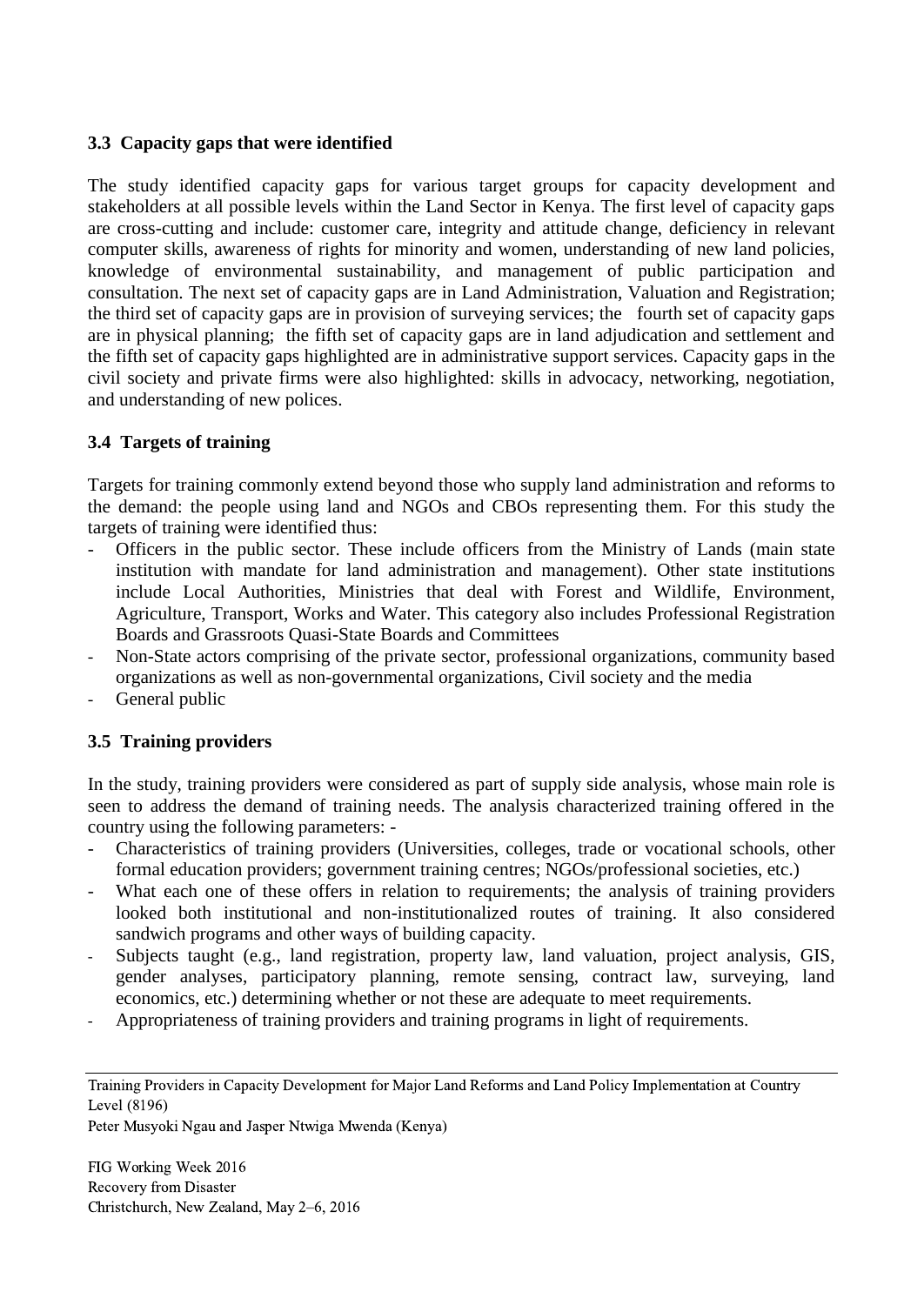## **3.6 Methods of training**

Training for professionals and para-professionals in the Land Sector in Kenya is offered through non institutionalized and institutionalized training.

Non-institutionalized training may include: 'Ad hoc' basis where candidates study on their own and may subsequently sit for examination; short study visits; short "tailor-made" courses; conferences, workshops and expert-group meetings. This kind of training may also be done through the use of social and religious gatherings as well as paper and electronic media (newspapers, radio, television and internet). Institutionalized training various on land related disciplines is offered by public, private and faith-based institutions in Kenya. Public institutions include technical institutes, colleges, universities and university colleges. There are also an increasing number of private and faith-based universities that offer land related courses.

## **3.7 Different levels of instutionalized training**

Training is offered at various levels for a variety of courses: -

- Certificate level (GPS, engineering surveying, cartography, computer courses)
- Diploma level (surveying, cartography, estate agency and property management, law)
- Higher diploma level (surveying, cartography, law, computer courses)
- Degree level (land administration, geospatial engineering, cartography, law)
- Masters level (geospatial engineering, planning, GIS, housing administration, law)
- PhD level (real estate, law, surveying and urban and regional planning)

# **4. COMMENTS ON TRAINING FOR CAPACITY DEVELOPMENT IN KENYA**

### **4.1 Quality control of curricula offered and cost of training**

Quality control of institutions that offer training is dependent on the level of training. Many institutions that offer certificate and diploma courses are not registered with regulatory bodies and do not present their candidates for Kenya National Examination Council (KNEC) Examinations: the content and duration of their courses vary greatly. If an institution offers candidates for KNEC Examinations at this level, then content and duration are specified. Staffing and accreditation of departments in tertiary institutions are loosely regulated and pose a challenge in quality control. For bachelors and higher degree levels, The Commission for University Education (CUE) and respective University Senates regulate the content and duration of the courses and also inspect to ensure that staffing and facilities are acceptable.

The cost of training courses is highly competitive and market driven. New institutions and those outside the big cities charge lower fees, while premier institutions charge higher fees.

# **4.2 Training in Soft Skills**

Training Providers in Capacity Development for Major Land Reforms and Land Policy Implementation at Country Level (8196)

Peter Musyoki Ngau and Jasper Ntwiga Mwenda (Kenya)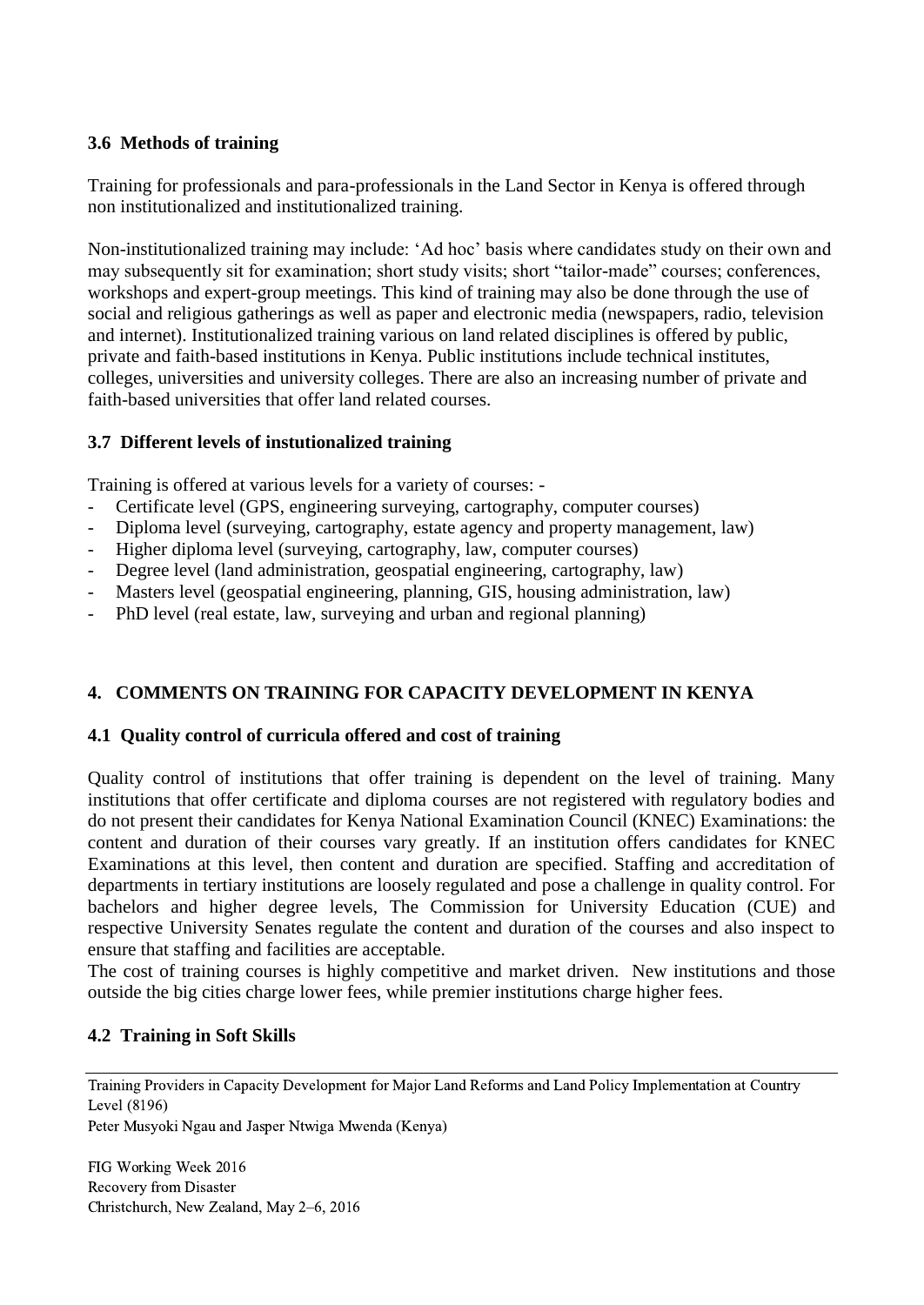The study found that soft skills (customer care, integrity, negotiation, conflict resolution, dialogue and courtesy) and professional ethics are not amongst the courses taught in the universities and colleges. This poses a challenge because the findings of this study were that the current staff in the Ministry of Lands and other government institutions that deal with land, have serious capacity gaps in these skill areas.

#### **4.3 Continuous Professional Development**

Professional bodies within the landed professions are actively involved in continuous professional development (CPD) programs for their members. This is however done in a "silo fashion" where synergies between these professions are not fully utilised towards a more systematic and unified human capacity development program to inplement the National Land Policy.

#### **4.4 Role of Non-State Actors**

It is acknowledged that this group played a vital role in lobbying for a number of crucial issues in the National Land Policy and the Chapter on Land in the Constitution. This group also plays a "watchdog role" in ensuring that the reforms are on track. They have a vital role in providing training of citizens particularly at the grassroots level. There is a need for closer coordination in capacity building efforts between this group and the Public Sector.

#### **4.5 Relevance of training offered in addressing capacity development needs**

Currently most of the land based courses in Universities and Tertiary Institutions address the needs of the wider market and do not necessarily focus on eventual employment of their graduates by government departments. Thus for teaching institutions to offer courses that directly address human capacity development needs for implementation of the National Land Policy, then special arrangements would have to be made to that effect. Figure 2, shows an analysis of curricula in a sample of land based courses in a number of Universities in Kenya, to give an indication of the gap between the courses offered and what the new dispensation would demand. This is further complicated by the fact that the "turn-around time" for approval of new curricula could be in excess of two years. There is need for closer consultations to enable the training institutions to design and implement programmes that address capacity development needs. Though the National Land Policy (GOK, 2009) specifically recommends establishment of a Land Policy Research Centre in partnership with universities and research institutions to coordinate land policy research, this is yet to be actualised.

Training Providers in Capacity Development for Major Land Reforms and Land Policy Implementation at Country Level (8196)

Peter Musyoki Ngau and Jasper Ntwiga Mwenda (Kenya)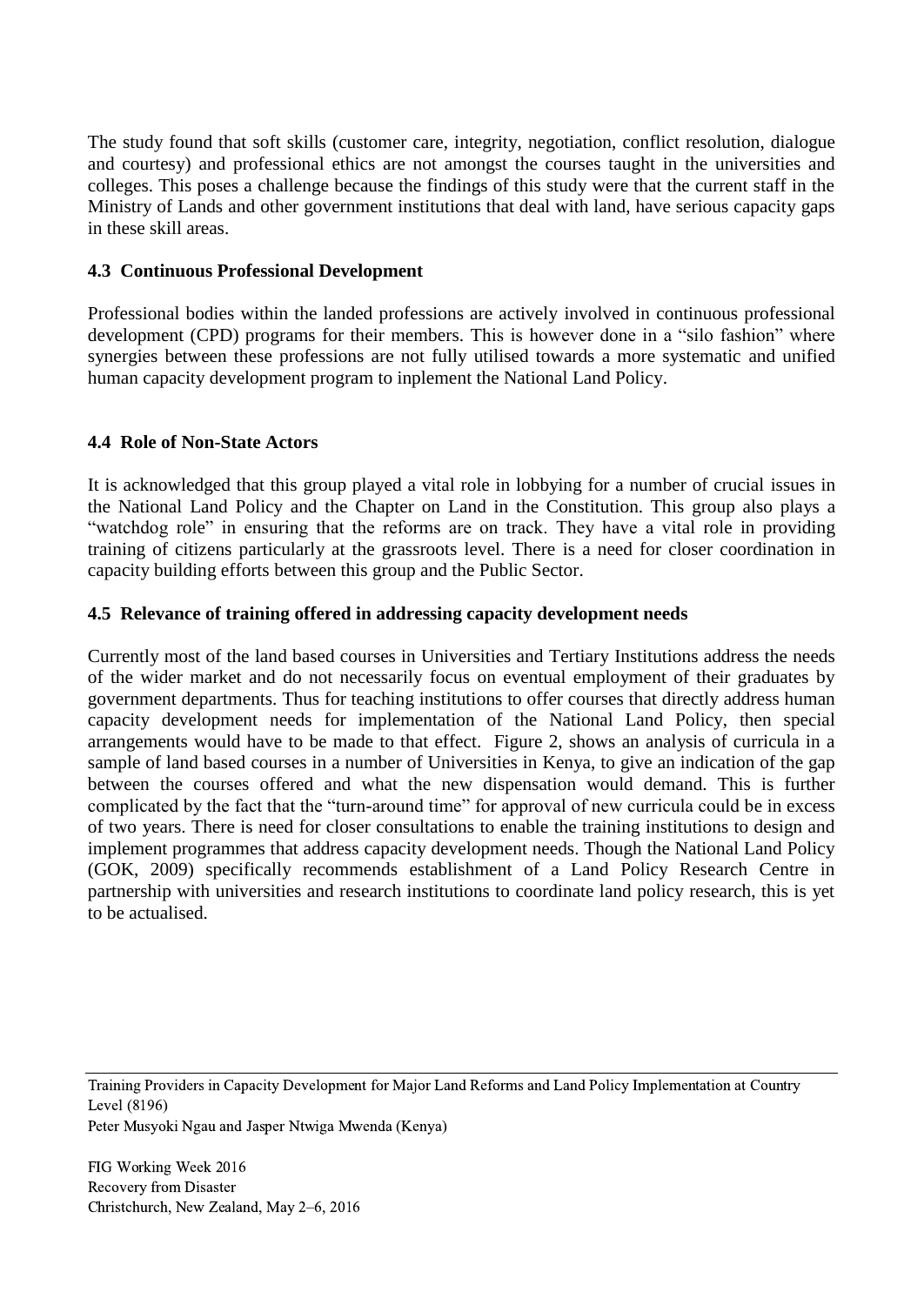**Figure 3: Subjects taught in a sample of land based programmes in Kenyan institutions**

|                                           | Subjects taught  |                              |              |                            |                  |                                   |                 |               |                                   |              |           |               |                |                                |                             |                                          |          |                        |
|-------------------------------------------|------------------|------------------------------|--------------|----------------------------|------------------|-----------------------------------|-----------------|---------------|-----------------------------------|--------------|-----------|---------------|----------------|--------------------------------|-----------------------------|------------------------------------------|----------|------------------------|
| <b>CURRICULLUM</b>                        | and Registration | <b>Professional Practice</b> | Property Law | Valuation<br>Land/Property | Project Analysis | <b>Systems</b><br>and Information | Gender Analysis | Land Planning | မြိ<br>ă<br><b>Remote Sensing</b> | Contract Law | Surveying | and Economics | and Management | <b>Environ Impact Analysis</b> | <b>Computer Programming</b> | Planning<br>ċ,<br><b>Environ Studies</b> | Land Law | Hydrographic Surveying |
| B Sc (Geospatial Engg), UoN               | E                | γ                            | X            | X                          | X                | Y                                 | X               | Y             | Y                                 | X            | γ         | X             | E              | X                              | Y                           | 0                                        | Y        | Y                      |
| B Sc (Geospatial Engg), JKUAT             | E                | γ                            | X            | X                          | X                | v                                 | X               | γ             | v                                 | X            | Y         | X             | E              | Y                              | v                           | Y                                        | Y        | v                      |
| B Sc (Geomatic Engg & GIS), Kimathi UC    | Е                | Y                            | X            | X                          | X                | ۷                                 | X               | γ             | Y                                 | X            | Y         | X             | E              | γ                              | v                           | Y                                        | Y        | v                      |
| B Eng (Geospatial), TUK                   | E                | Y                            | X            | X                          | X                | v                                 | X               | γ             | v                                 | X            | ۷         | X             | E              | X                              | v                           | 0                                        | Y        | v                      |
| Bachelor of Real Estate, UoN              | X                | γ                            | v            | Y                          | Y                | X                                 | X               | ٧             | X                                 | Y            | E         | ٧             | E              | Y                              | E                           | E                                        | Y        | X                      |
| B Sc (Land Administration), TUK           | E                | γ                            | v            | γ                          | γ                | ٧                                 | X               | γ             | χ                                 | Y            | E         | γ             | γ              | Y                              | X                           | X                                        | Y        | X                      |
| B A (Planning), UoN                       | x                | X                            | X            | X                          | Y                | v                                 | X               | γ             | V                                 | X            | E         | Y             | X              | Y                              | E                           | Y                                        | X        | X                      |
| LL B - School of Law, UoN                 | E                | γ                            | v            | X                          | X                | X                                 | Y               | X             | X                                 | Y            | X         | X             | X              | E                              | X                           | X                                        | Y        | X                      |
| M Sc (GIS), Kimathi                       | X                | X                            | X            | X                          | Y                | Y                                 | X               | X             | Y                                 | X            | E         | X             | X              | γ                              | Y                           | X                                        | X        | X                      |
| M Sc (GIS), Nairobi                       | X                | X                            | X            | X                          | Y                | ٧                                 | X               | X             | Y                                 | X            | E         | X             | X              | Y                              | v                           | X                                        | X        | X                      |
| M A (Valuation & Prop Mgt), UoN           | X                | γ                            | X            | γ                          | Y                | X                                 | X               | X             | X                                 | X            | X         | Y             | γ              | γ                              | X                           | X                                        | X        | X                      |
| M A (Planning), UoN                       | x                | X                            |              | Y                          | Y                | v                                 | X               | γ             | Y                                 | X            | X         | X             | X              | Y                              | E                           | Y                                        | X        | X                      |
| B Environmental Planning & Management, KU | X                | X                            |              | X                          | Y                | X                                 | X               | ٧             | E                                 | X            | E         | X             | E              | Y                              | E                           | Y                                        | X        | X                      |
| B Sc (GIS), Kimathi                       | X                | X                            | v            | X                          | v                | v                                 | X               | v             | v                                 | X            | v         | ٧             | E              | v                              | v                           | Y                                        | X        | X                      |

Key: Y - Offered E - Offered at elementary level X - Not offered D - As an option

**4.6 Four way training approach in the land sector**

The training needs that were identified for the land sector require a four way training approach (Figure 4). The four way approach consists of short courses and seminars (1-2 weeks); long courses (3 weeks – 5 months); technical courses for certificate or diploma (6 months – 3 years); and Professional courses for degree and advanced degree (2-5 years). Certain training needs can be addressed through the short courses, and seminars. These include courses aimed at induction of newly employed, promoted or transferred staff. They are also suited for sensitization of staff on government operations and organizational changes, land reforms, issues of integrity, customer care, service charter and quality management. This category also includes experiential learning, exchange visits and benching marking which can be conducted both in-country and off-country.

Training Providers in Capacity Development for Major Land Reforms and Land Policy Implementation at Country Level (8196)

Peter Musyoki Ngau and Jasper Ntwiga Mwenda (Kenya)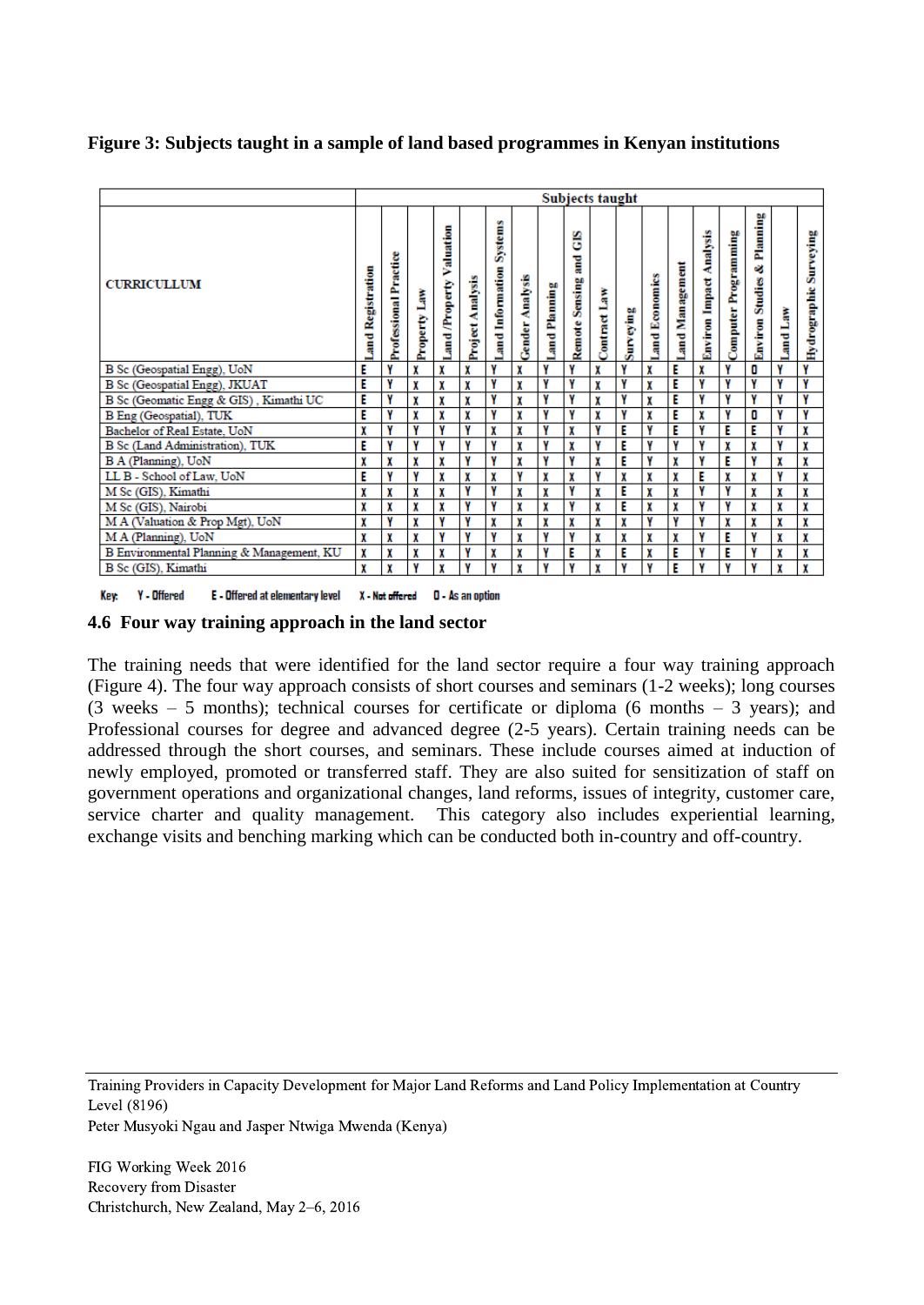



(Source: GOK, Sida-Kenya and UN-Habitat, 2011)

### **4.7 Regional linkages**

There is need for closer regional cooperation, particularly between training providers in this Region of Africa (Eastern Africa), according to some of the objectives of the Africa Land Policy Initiative (Haile et al, 2013; Zevenbergen, 2013), and to look for ways maximize on their resources to benefit the learners in land based training in the Region: particularly capacity development to implement land policy. The East African Land Administration Network could act as a nucleus in this respect. Countries in this and other Regions of Africa could also think in terms of Centre(s) of Excellence for human capacity development to implement land reforms and policy.

Training Providers in Capacity Development for Major Land Reforms and Land Policy Implementation at Country Level (8196)

Peter Musyoki Ngau and Jasper Ntwiga Mwenda (Kenya)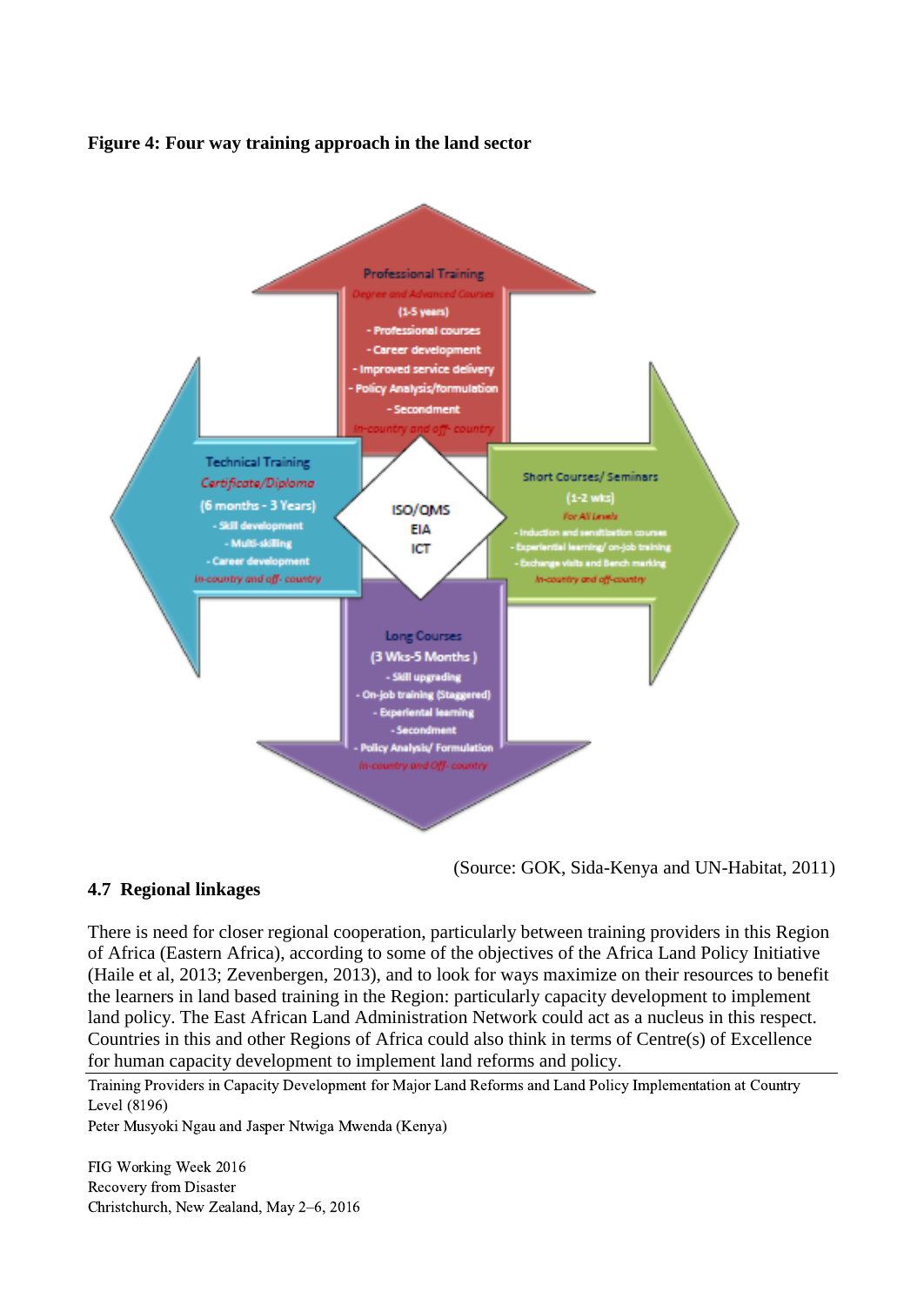# **5. CONCLUSION**

From the study in Kenya, it is observed that implementation of human capacity development programme in the land sector at country level is very complicated because it involves a multiplicity of training demanders at different levels, with differing needs (capacity gaps). This is further complicated by the fact that to address the capacity gaps adequately, it would be necessary to set up special-focus training programmes, either in new institutions or by special arrangement with existing institutions. This arrangement also requires that these gaps to be addressed within a particular time frame. Early and timely capacity development arrangements: including various programmes, training institutions, necessary funding should be put in place simultaneously with development of a National Land Policy.

## **REFERENCES**

- 1. Dale, P., 2000, Capacity building: some observations, Workshop ITC Enshcede, 12- 15 November 2000
- 2. de Vries, W. T. and L. Groenendijk, 2015, Developing a Methodology for Capacity Development Assessment to Implement Land Policy, FIG Working Week 2015, Sofia, Bulgaria, 17-21 May 2015
- 3. Enemark, S. and R. Ahene, 2002, Capacity Building in Land Management Implementing Land Policy Reforms in Malawi, FIG XXII International Congress, Washington D.C., USA April 19 - 26, 2002
- 4. Government of Kenya (GOK), 2009, Sessional Paper No.3 of 2009 on National Land Policy, Government Printer, Kenya
- 5. Government of Kenya (GOK), Sida-Kenya, UN-Habitat, 2011, Human Capacity Development Needs Assessment and Training Programme for the Land Sector in Kenya, "Unpublished Report", produced by Peter M. Ngau, Jasper N. Mwenda, and Michael Mattingly, Nairobi, Kenya, Coordinated by Solomon Abebe Haile
- 6. Haile S., Ombretta T. and Sietchiping, R. (2013), Towards a capacity development framework for land policy in Africa, FIG Article of the Month, July 2013.
- 7. Mattingly, M., 1988, Self-Help Training for Planning Urban Development: an Innovation in On-the-Job Learning in Nigeria, Public Administration and Development, Vol 8, John Wiley and Sons, Chichester, pp. 203-217.
- 8. Mattingly, M., 1989, Implementing Planning with Teaching: Using Training to Make It Happen, Third World Planning Review, Nov, Liverpool University Press, pp. 417-428
- 9. Ngau P. M., Mwenda J. N. and Michael Mattingly, 2011, A method for identifying needs and means for capacity building through training to aid Land Reform, "Unpublished Report", Nairobi, Kenya, Coordinated by Solomon Abebe Haile.
- 10. Nsamba-Gayiiya, Eddie, 1999, Implementing land tenure reform in Uganda: A complex task ahead. Paper presented at the DFID workshop on Land Rights and Sustainable Development in

Training Providers in Capacity Development for Major Land Reforms and Land Policy Implementation at Country Level (8196)

Peter Musyoki Ngau and Jasper Ntwiga Mwenda (Kenya)